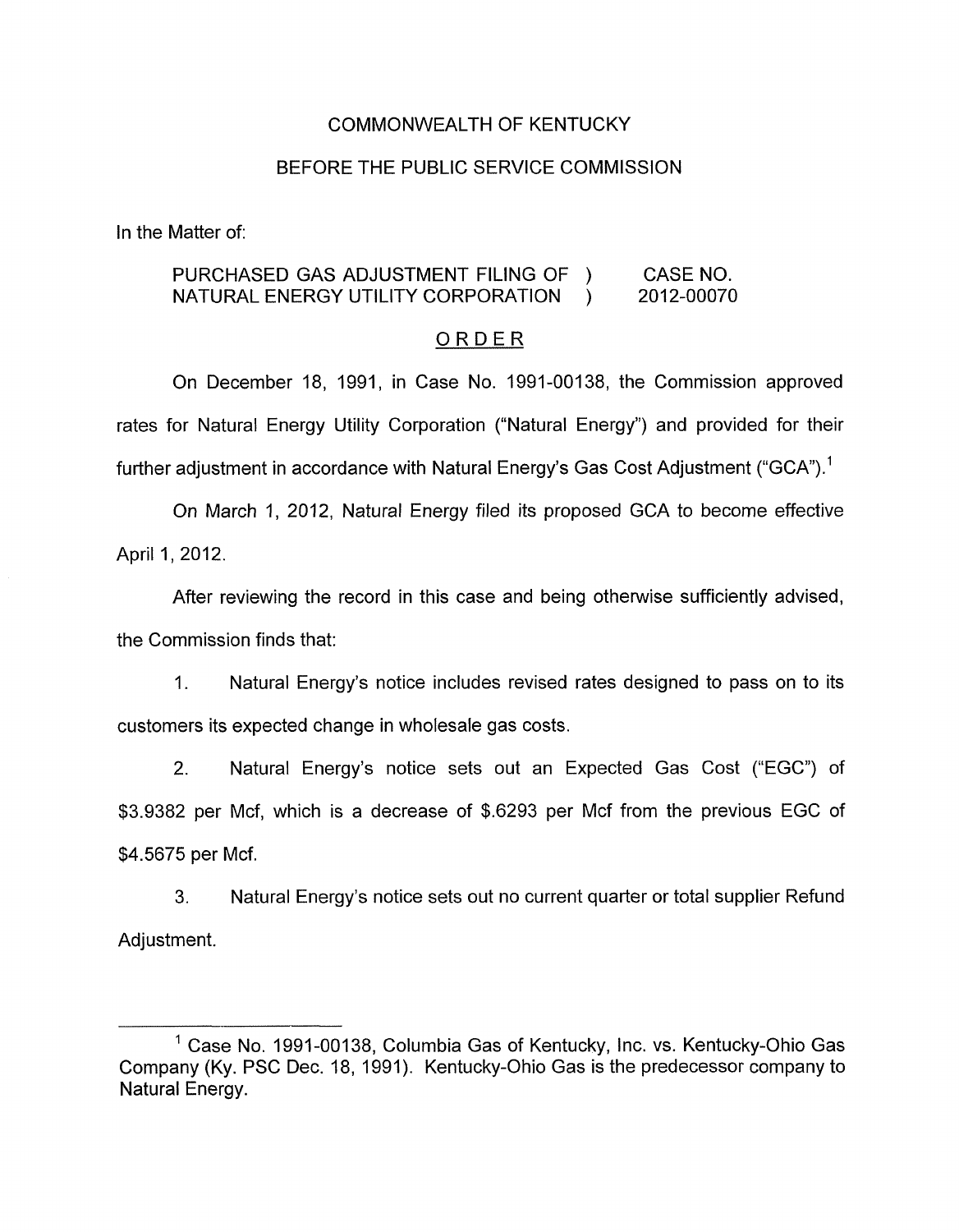4. Natural Energy's notice sets out a current quarter Actual Adjustment ("AA") of (\$.1935) per Mcf. Natural Energy's total AA is (\$2037) per Mcf, which is an increase of \$.1810 per Mcf from the previous total AA of (\$.3847) per Mcf.

5. Natural Energy's GCA is \$3.7345 per Mcf, which is a decrease of \$4483 per Mcf from the previous GCA of \$4.1828 per Mcf.

6. The rates in the Appendix to this Order are fair, just, and reasonable, and should be approved for billing for service rendered by Natural Energy on and after April 1, 2012.

IT **IS** THEREFORE ORDERED that:

1. The rates in the Appendix, attached hereto and incorporated herein, are approved for billing for service rendered on and after April 1, 2012.

2. Within 20 days of the date of this Order, Natural Energy shall file its revised tariff sheets with the Commission setting out the rates authorized herein and reflecting that they were approved pursuant to this Order.



e Director

Case No. 2012-00070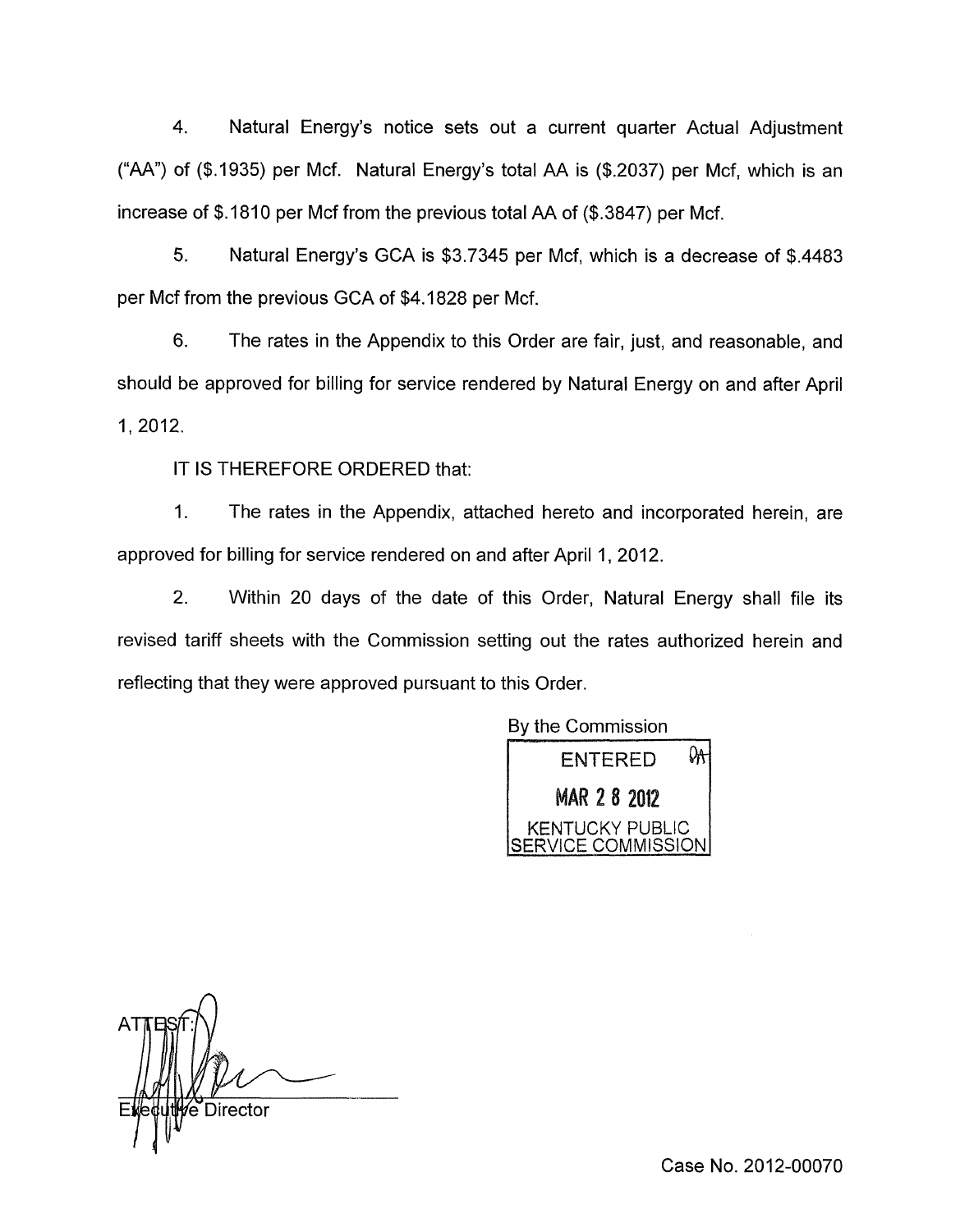# APPENDIX

# APPENDIX TO AN ORDER OF THE KENTUCKY PUBLIC SERVICE COMMISSION IN CASE NO. 2012-00070 DATED MAR 2 8 2012

The following rates and charges are prescribed for the customers in the area served by Natural Energy Utility Corporation. All other rates and charges not specifically mentioned herein shall remain the same as those in effect under authority of this Commission prior to the effective date of this Order.

### RATES:

 $\alpha$ 

|         |                  | <b>Gas Cost</b><br>Recovery | Total    |
|---------|------------------|-----------------------------|----------|
| Monthly | <b>Base Rate</b> | Rate                        | Rate     |
| All Mcf | \$4.24           | \$3.7345                    | \$7.9745 |

Minimum Bill

The minimum bill shall be \$7.9745